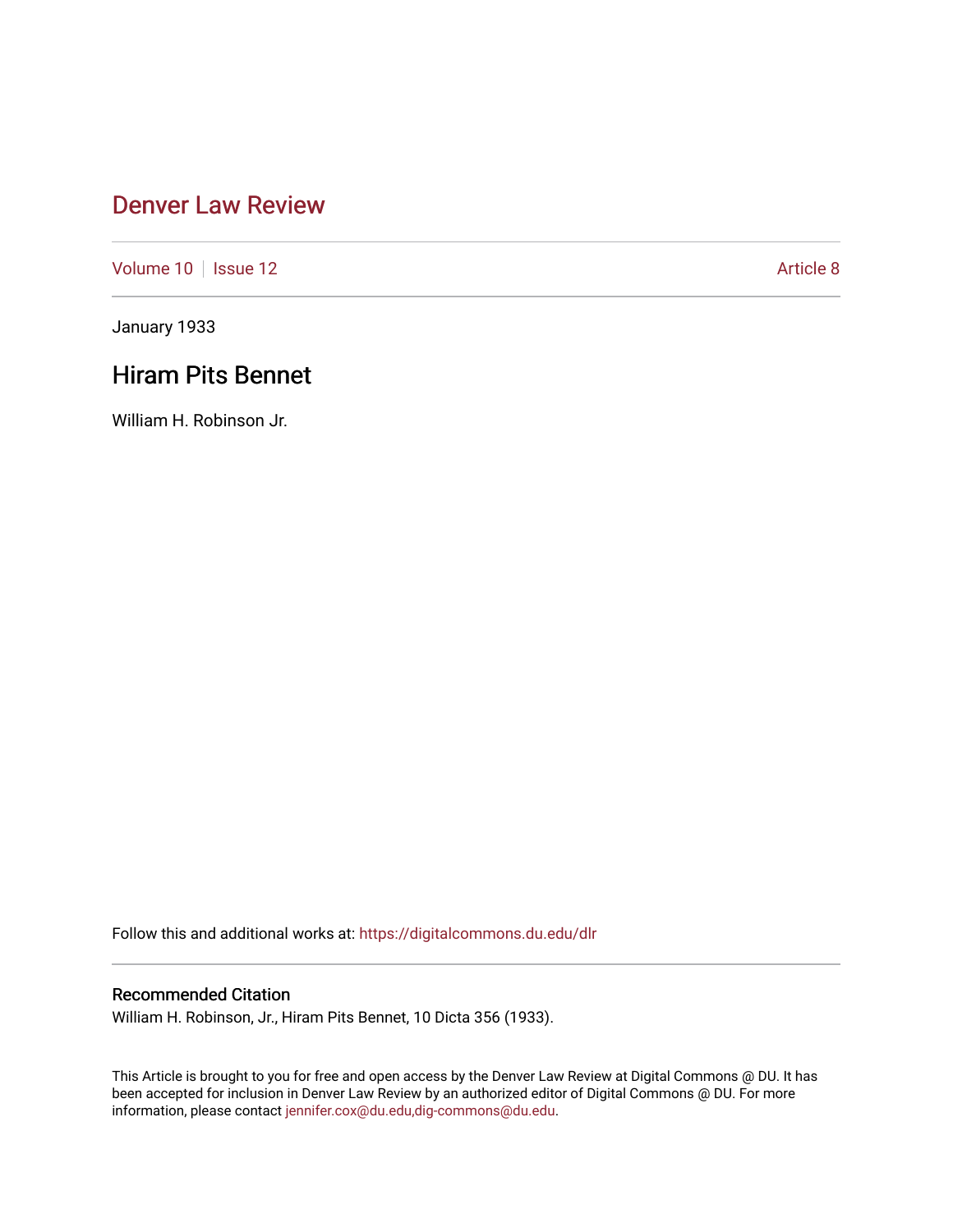### *By* WILLIAM H. ROBINSON, JR., *of the Denver Bar*

NE day a good many years ago, two young men, arm in arm, were proudly admiring a little frame building which had recently been erected near Cherry Creek. A small wooden building-so you and I would describe it today, and thus summarily dismiss it from our thoughts; yet to those young men as they stood before it that day in 1869, it was the most important structure ever erected-at least the most important ever erected in the Territory of Colorado; and as they looked at the building their glances frequently would stray up to a freshly-painted sign which read, "Bennet **1&** Hallett, Attorneys-at-Law."

Bennet **&** Hallett-it was the first law partnership formed in Denver. The partnership was entered into during strenuous times, for the Cherry Creek settlement, like any typical frontier mining community, consistently disregarded the law and permitted the ends of justice to be obtained only "in the face of opposition and danger."<sup>1</sup> The partnership had grown out of peculiar circumstances. Hiram Pits Bennet had come to the settlement in 1859 from Nebraska City. Shortly thereafter he began the practice of law in the office of a lumber yard owned by D. C. Oakes. Moses Hallett had arrived in Colorado in the same year, but instead of entering the practice had prospected for gold. Hallett, unsuccessful in his prospecting, drifted back to Denver where he attempted to borrow enough money from Steven Hempstead to return to the family home in the East. Instead of lending Hallett the money, Hempstead went to Bennet with the suggestion that Hallett be hired to work in the law office. When Bennet refused, Hempstead agreed to pay Hallett's wages. Under this proposition Bennet agreed to "hire" Hallett. Within a short time after Hallett had entered the office as a law clerk, Bennet proposed the formation of a law partnership. Hallett immediately accepted the proposition, and the new firm ordered their office to be built.

In later years Bennet admitted that he painted for Hallett a very rosy picture about the amount of legal work to be done in Denver. Like most frontier men, Bennet was ex-

**'Rocky Mountain Herald. April 4, 1909.**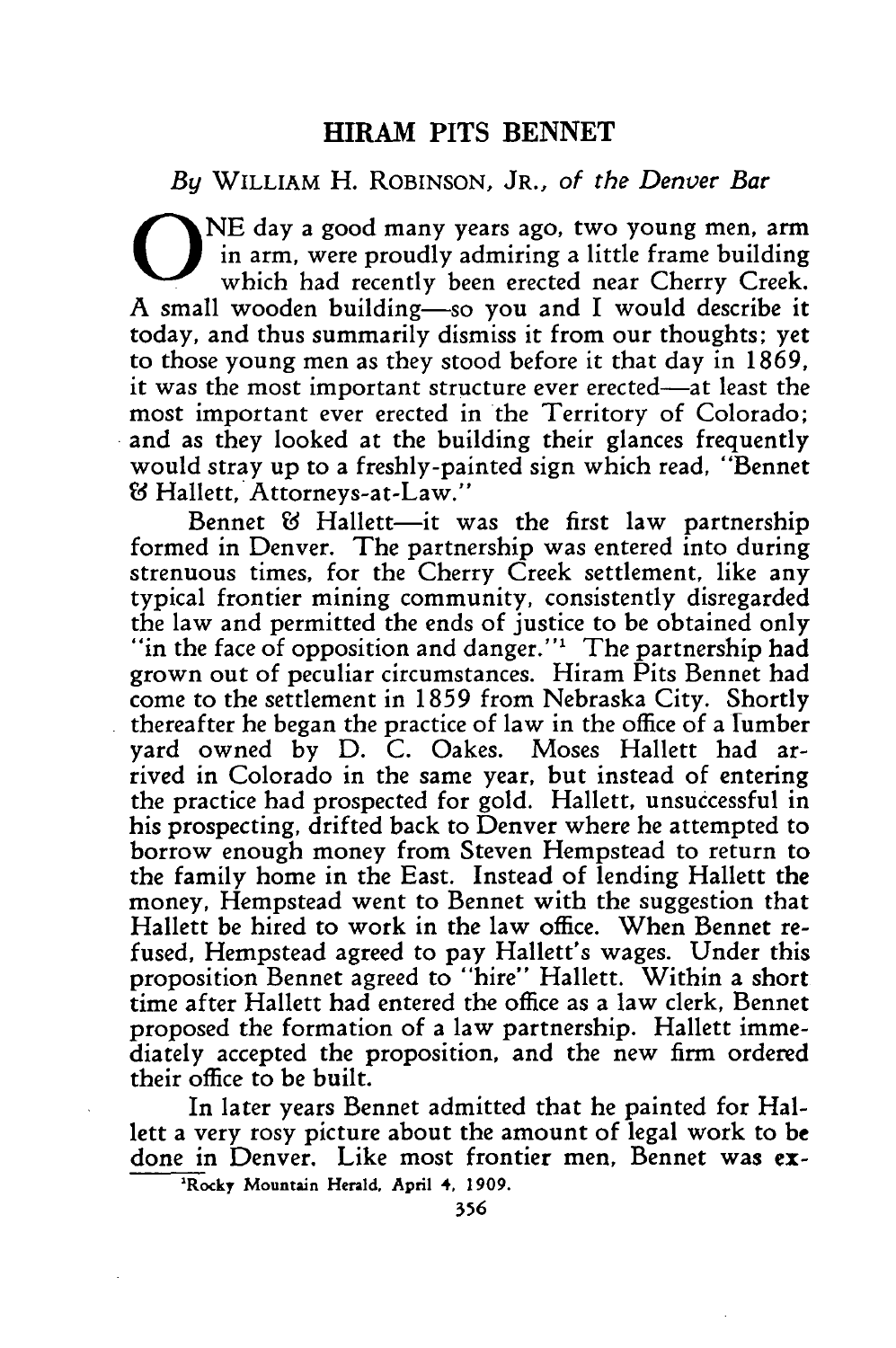tremely optimistic. He believed in the future of new lands wherever they might be. Practically his whole life was spent on a frontier.

Born September 2, 1826, in Carthage, Maine, his family traveled westward in 1839 to settle in Andrew County, Missouri, where they lived until Hiram was twenty years old. The Bennet family then moved eastward to Richland County, Ohio, to stay for four years, returning to Missouri in 1850. Young Hiram taught school there and studied law, being admitted in the following year to the Missouri bar. Practicing in Missouri for only a short time, he became dissatisfied and decided to go to Western, Iowa, where he hung out a shingle. In **1852** he was appointed judge of the circuit court in Iowa. Western, however, did not appeal to Young Bennet so in 1854 he left for Nebraska City.

He barely had settled down to the practice of the law there when he was elected to the council of the first legislative assembly.2 A short time later, Bennet contested for a seat in the United States Congress against B. B. Chapman, but lost. Bennet was selected in 1858 as a member of the Nebraska House of Representatives and by that house was selected as its presiding officer. He was known as a fair and progressive speaker.

The general westward trek of 1859 found Bennet within its ranks, but he went no farther than Denver. In that mining camp-for Denver was little more than a mining camp at that time-Bennet found law and order little more than a phrase. The many civil courts presented a confusing problem of jurisdiction. Appeals to the supreme court of the territory were infrequent, in fact so infrequent that its chief justice had more business in his capacity as Justice of the Peace. Criminal law was administered by a court which recognized only three degrees of punishment—thirty-nine lashes on the bare back, banishment from the territory, and death. The courts were generally held beneath a cottonwood tree, whose shade afforded relief from the rays of the sun, and whose boughs furnished a convenient means of executing the frequent sentence of death. Because of the difficulties and injustices of criminal procedure, and because of the general dis-

**'Hall's** History **of Denver (1913), page 660.**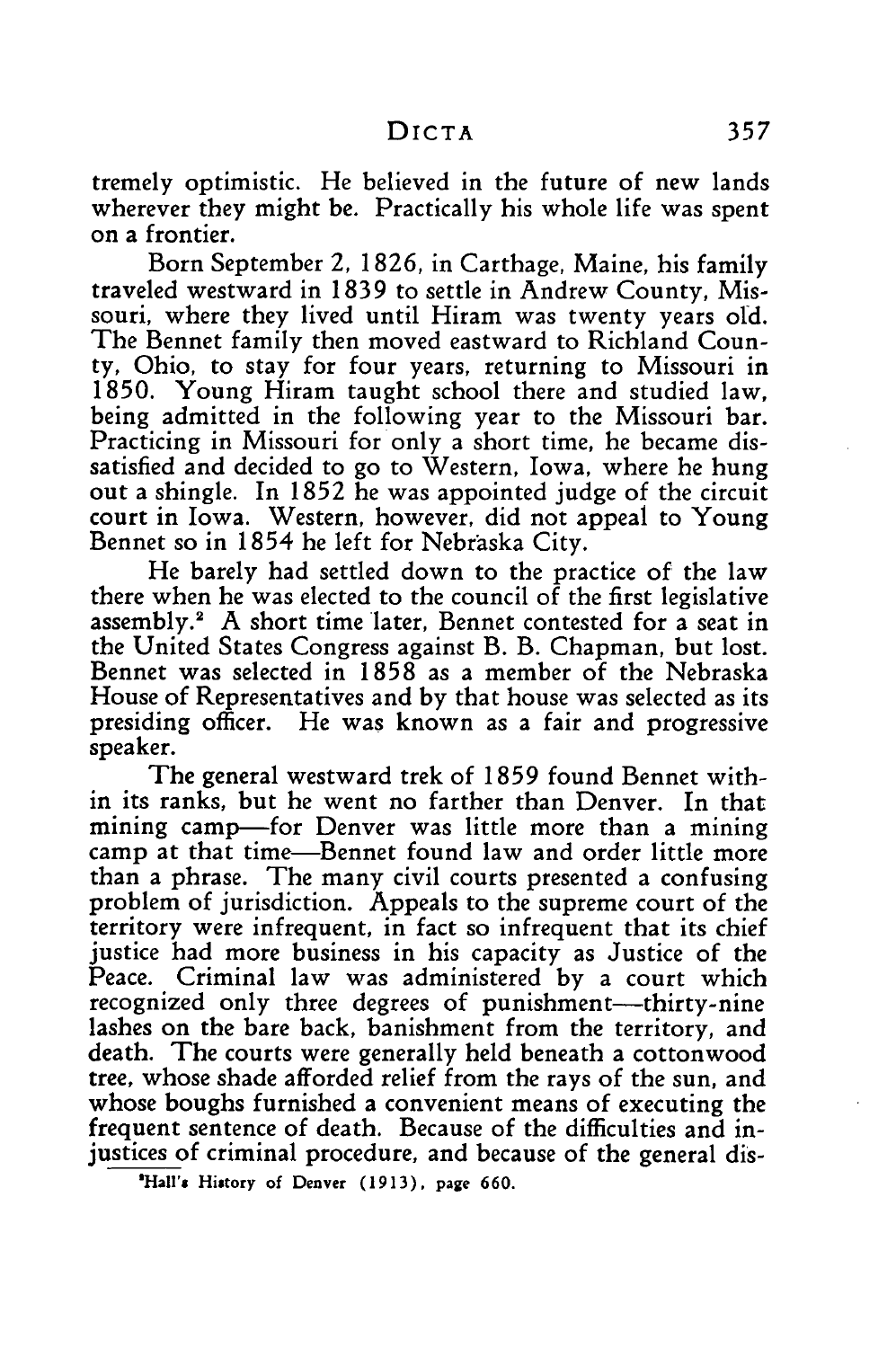respect held for the law, Bennet, aided by A. C. Hunt and A. Sagendorf, started a movement for a People's Court. At a public meeting the plans for such a court were adopted, and Major Jacob Downing and Niles Sargeant were selected **by** acclamation as judges. This court followed the Iowa statutes since they were the only statutes in town. The statutes were taken from the library of Bennet who, because of the size of his library, "was regarded as the legal oracle of the county, he having **by** far the largest and most valuable collection, viz.  $-14$  volumes."<sup>3</sup>

Bennet was chosen public prosecutor. In spite of his strenuous efforts and those of others, the self-appointed vigilante continually took the law in their own hands; and "it was not an uncommon sight to see one to six human bodies hanging from lamp posts'in an early morning." Bennet immediately commenced a vigorous campaign to drive out desperadoes. Major Downing had been selected judge and co-operated with Bennet in every way. Within a period of thirty days Bennet prosecuted and Downing sentenced **125** men to the chain gang." During his term as prosecutor, Bennet, though he never hesitated to prosecute or speak out, always went unarmed. Downing later in commenting on this fact, said, "Hiram Pits Bennet is one of the bravest and best men that it has ever been my fortune to know."

Aiding Bennet and Downing in their campaign for law and order, The Rocky Mountain News in every issue battled the lawless element. Carl Woods, the leader of the desperadoes, threatened to destroy the News. While threats were being passed back and forth, Charles Harrison killed a negro, named Starks. Although Harrison claimed the killing was in self-defense, the News condemned the incident in bitter language. Woods seized upon this incident with the intent to bring matters to a head. His gang captured William Byers, editor of the News, and took him to the Criterion Saloon to apologize to Harrison. As a preliminary to the apology, Woods ordered drinks for the crowd; and as the liquor was being served, Harrison let Byers out the back door. When Byers got back to the News office, he armed all of his em-

**<sup>&</sup>quot;Vol. 7** Dawson's **Scrapbooks.**

**<sup>&#</sup>x27;Denver** Times, March **3, 1905.**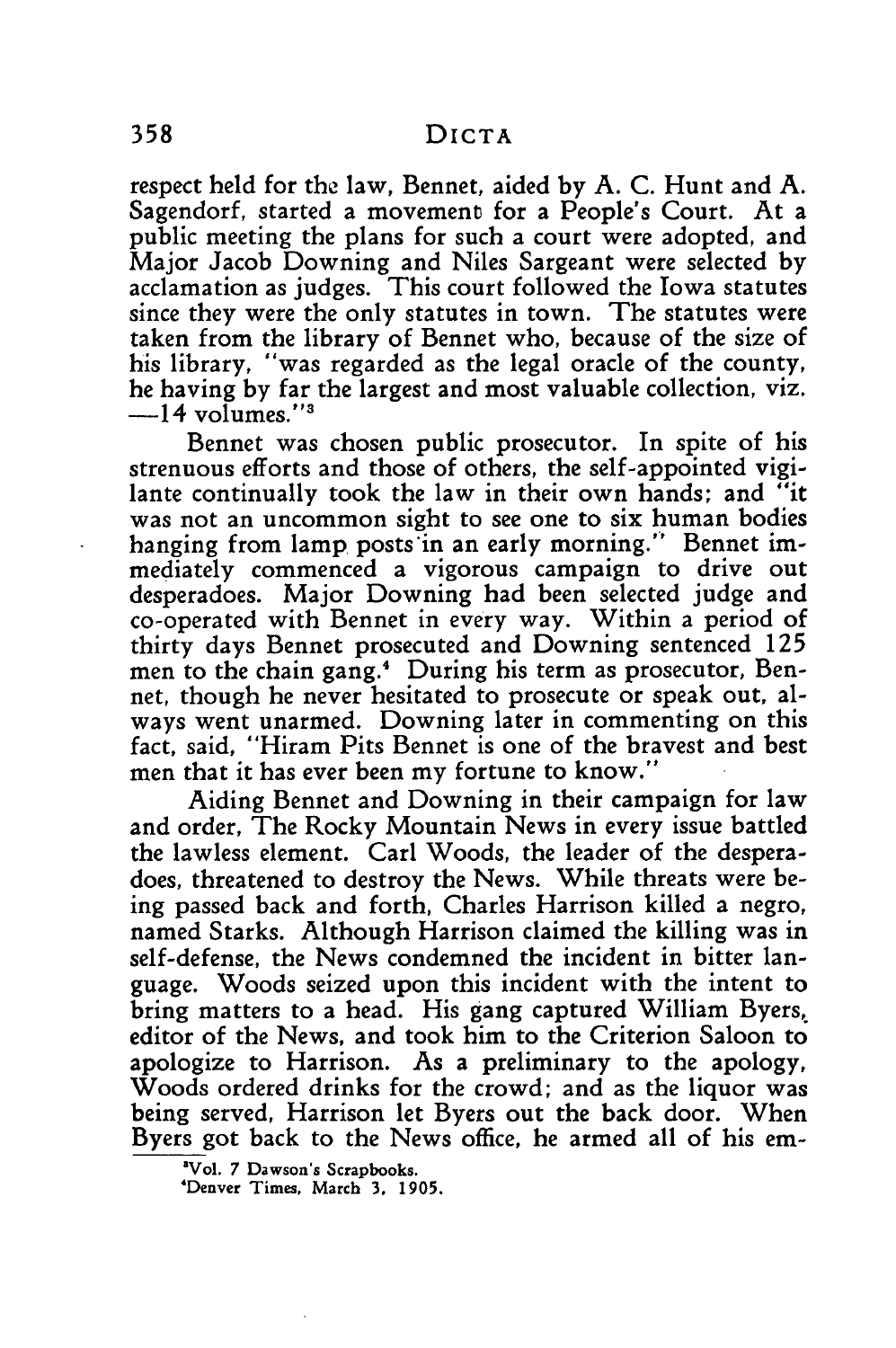ployees and barred the doors. Within a few minutes Woods and his gang were outside the building blazing away with their guns. It was quickly rumored through the town that Byers had been killed. A large posse was organized and Woods was captured and held for trial. Since Byers was very much alive, Woods could not be tried for murder. Charges of lawlessness and of disturbing the peace were preferred against the desperado. Bennet was selected as judge of the extemporaneous court, and he presided over the three-day trial. The sentence of the court that Woods should be banished forever from the Territory was carried out immediately at the conclusion of the trial.

One of the important trials conducted in the People's Court was that of James Gordon for murder. Gordon, who had committed a series of atrocious murders, was captured and returned to Denver by W. H. Middaugh who secured a special appointment as United States Deputy Marshal for this purpose. The trial was held under a cottonwood tree at the corner of Fifteenth and Wazee Streets. **A.** C. Hunt was the presiding judge, and H. R. Hunt, W. P. McClure and J. H. Sherman were appointed as counsel for Gordon. Beside Bennet, Jacob Downing and James Coleman presented the people's case. The trial lasted from September **28** to October 2. When the issue was submitted, the people unanimously voted guilty. On the sixth of October, Gordon was hanged on a scaffold which was located on the site where the Evans home was later built. The last case heard in the People's Court occurred November 30, 1860, when Pat Waters was tried for murder. Bennet prosecuted this case and secured a verdict of guilty. Waters was hanged December **20.'**

One of the reasons for the abandonment of the People's Court was the establishment **by** Act of Congress, February **28, 1861,** of a judicial system for the territory. The act provided for a Supreme Court presided over **by** three judges, and for an attorney-general, and a marshal; inferior courts were to be established **by** territorial statutes. Congress further provided for a government for the territory and Gilpin was selected **by** President Lincoln as the new governor. On May 20, **1861,** Bennet, as chairman of the reception committee wel-

**<sup>\*</sup>Smiley's History** of **Denver (1901), Volume 8.**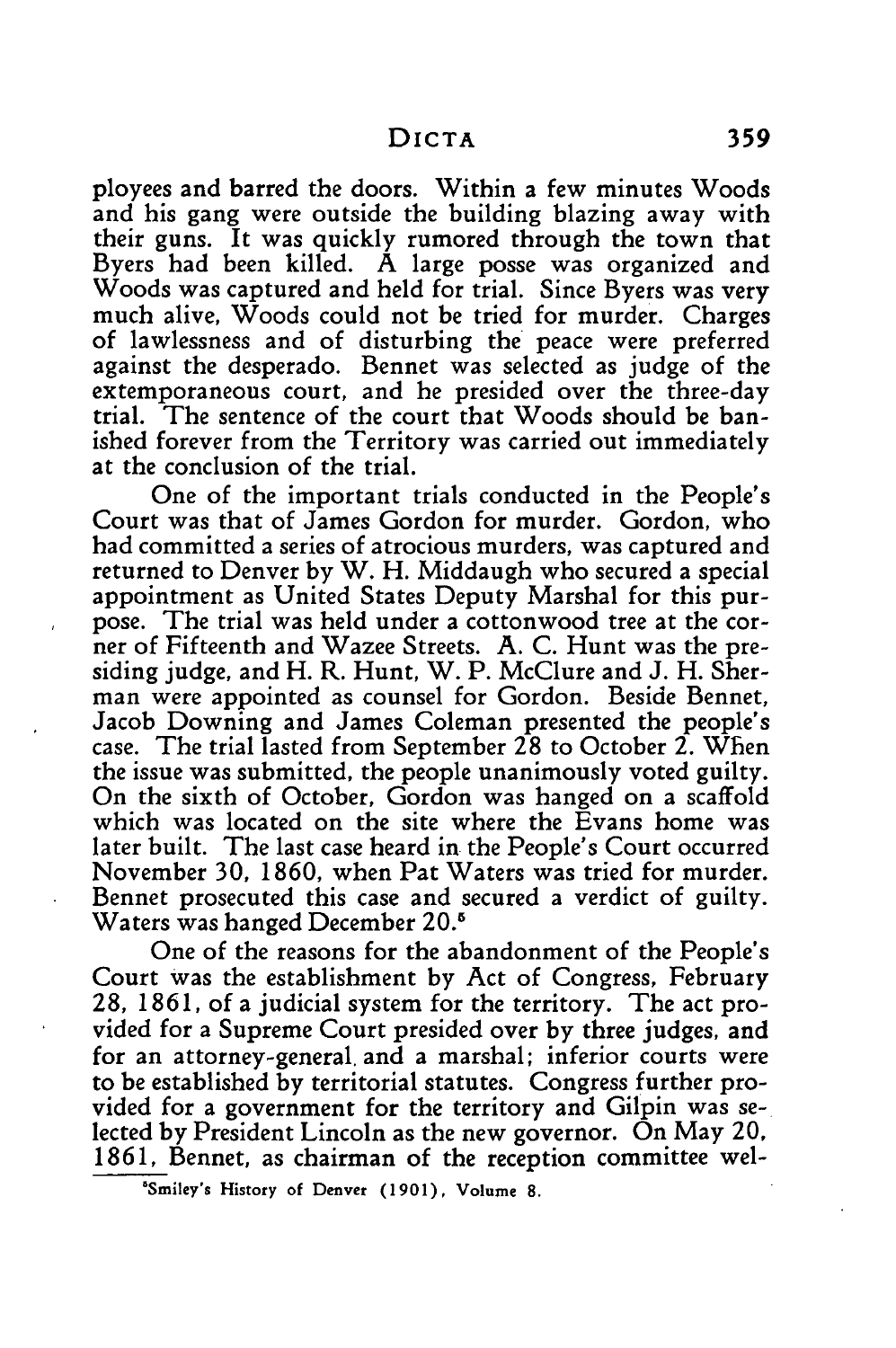comed the man who was shortly to be his opponent for delegate to Congress. In the midsummer of that year, Bennet was nominated **by** a two-thirds majority of the Union Republican Convention at Golden as delegate to Congress.<sup>6</sup> Amos Steck was the presiding officer of the convention. Opposed by B. S. Williams, a secessionist and former delegate from Jefferson Territory, Bennet was elected in August as the first delegate to Congress from the Territory of Colorado, and was reelected by a large plurality for a second term on October 7, 1862, when he was opposed by **J.** M. Franciso and Governor Gilpin.'

Schuyler Colfax was elected as a delegate to the House and Bennet to the Senate. As delegates these men had no vote but could take part in the discussion of bills. Their influence was responsible in the passage of bills establishing a post office in Denver, local land offices, and military posts, of bills providing appropriations for Indian treaties, and for the settlement of claims arising from Gilpin administration during the Civil War, of an act to move the surveyor's office from Salt Lake City to Denver, and of an act to provide for the establishment of a mint in Denver.

Bennet's enthusiasm for the territory had one peculiar result. Fernando Wood offered a resolution in Congress which in effect authorized the President to protect the mineral lands in the territory for the benefit of the federal government and to expel the miners from their lands, converting these improved lands to the benefit of the government. This resolution was offered as a means of defraying the expense of the Civil War. Realizing the disastrous effect such a resolution would have on the mining situation in Colorado, Bennet leaped to his feet violently protesting the resolution. In his speech he dwelt for a long time on the beauty and riches of the territory. As a result of this speech mining stock boomed and a rush was started for the gold fields. Bennet was applauded in the territory, only to be cursed later by those unsuccessful easterners who rushed there to secure some of the "virgin wealth." Wood's resolution was tabled until 1866 when it was voted down.<sup>8</sup>

**'Hall's History of Colorado (1890), Volume I page 269. 'Stone's History of Colorado (1918), Volume I. 'Hall's History of Colorado (1890), Volume** *II,* **page 323.**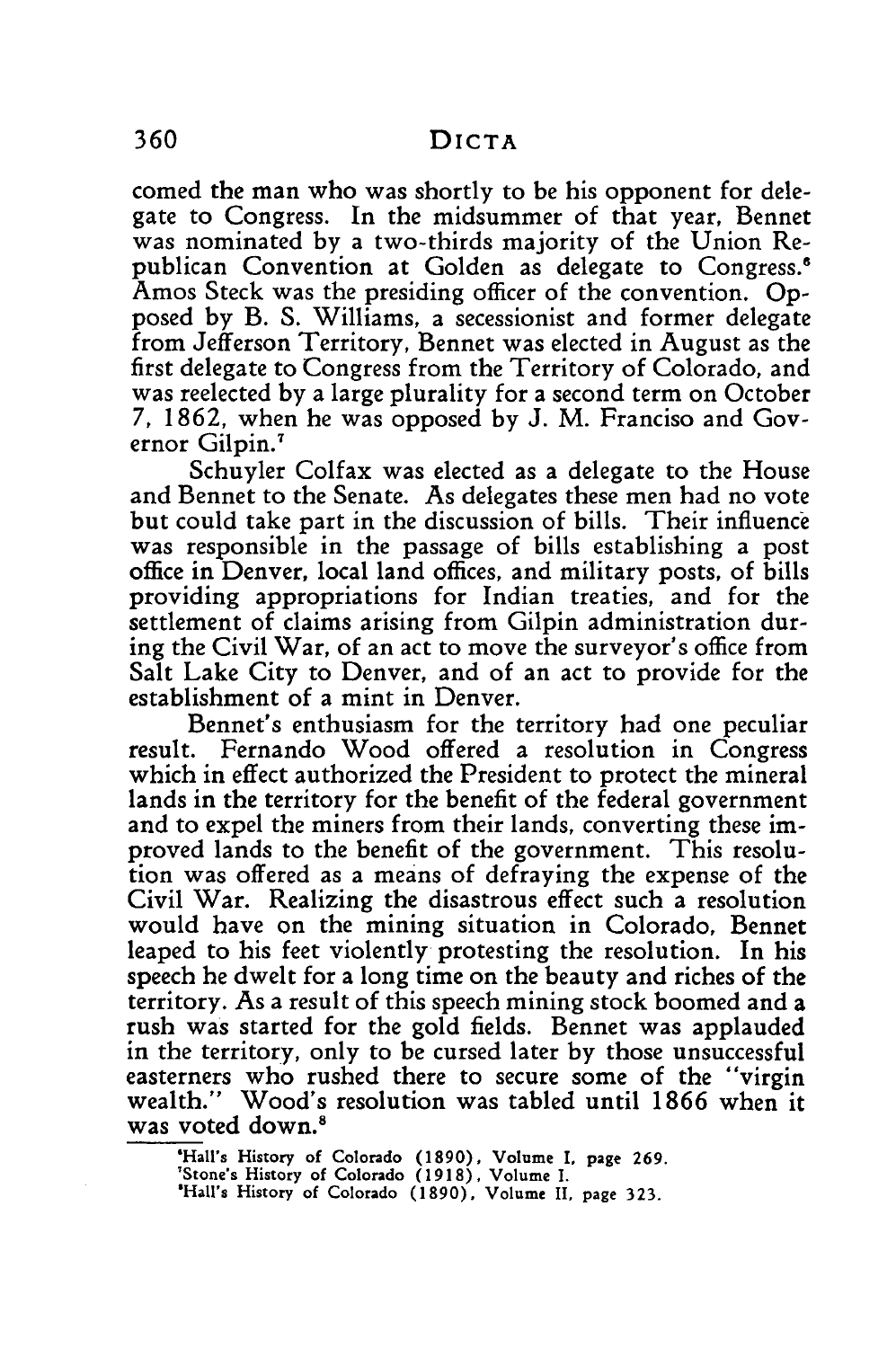Another legislative act with which Bennet was identified was the act establishing the United States mint in Denver. It is perhaps worthwhile to deviate for a time to state the conditions which led to the passage of this act. Austin M. and Milton **E.** Clark, and **E.** H. Gruber formed a mining and minting company. In **1858** they founded a bank in Leavenworth, Kansas; and on July 20, 1860, they commenced work on their Denver branch, located at Market and Sixth Streets. Along with the bank they built a mint to convert the gold dust into coin in order to avoid transportation charges to the east.' Clark, Gruber and Company issued gold coins in \$10.00 and \$20.00 denominations. These coins were devoid of alloy; however, some time later they issued \$2.50 and **\$5.00** pieces with which alloy was mixed. Later in the year they established a branch bank at Central City, which issued demand notes on the Denver house. Within a year after opening their banks in Colorado, Clark, Gruber and Company had minted \$3,000,000 of gold, and their coins were preferred over those minted **by** the United States Government. In 1861, a movement, which the company backed, was started for a government mint. Bennet and Austin Clark pushed the necessary political machinery into motion in Washington. A bill was drawn up which provided for the sale of the Clark-Gruber property to the government and for the establishment of a branch mint in Denver. This bill was pushed through the legislature and became an act on April 21, 1862. On March **3, 1863,** the United States completed the purchase of the mint at the cost of \$25,000. A supplementary bill was passed on June **8,** 1864, which forbade the private firms from minting gold."° Bennet's term as delegate ended March **3, 1865.**

While Bennet was in Washington the building housing the firm of Bennet and Hallett, Attorneys-at-Law, had been swept away by the flood of 1864, and the proud sign of the partnership was washed into the Platte River, from which a frugal poultryman rescued it in order that he might use the sign to cover a hole in a chicken-coop. Not until **1870** did

**<sup>&#</sup>x27;At this time there** was **no government statute forbidding** private **minting.**

<sup>&</sup>quot;Some **of the** Clark-Gruber minting machinery is **preserved** in the **building of** the **Colorado** State Historical Society. The **First** National **Bank of** Denver was the **succeasor to** the banking business **of** the Clark, **Gruber V Company.**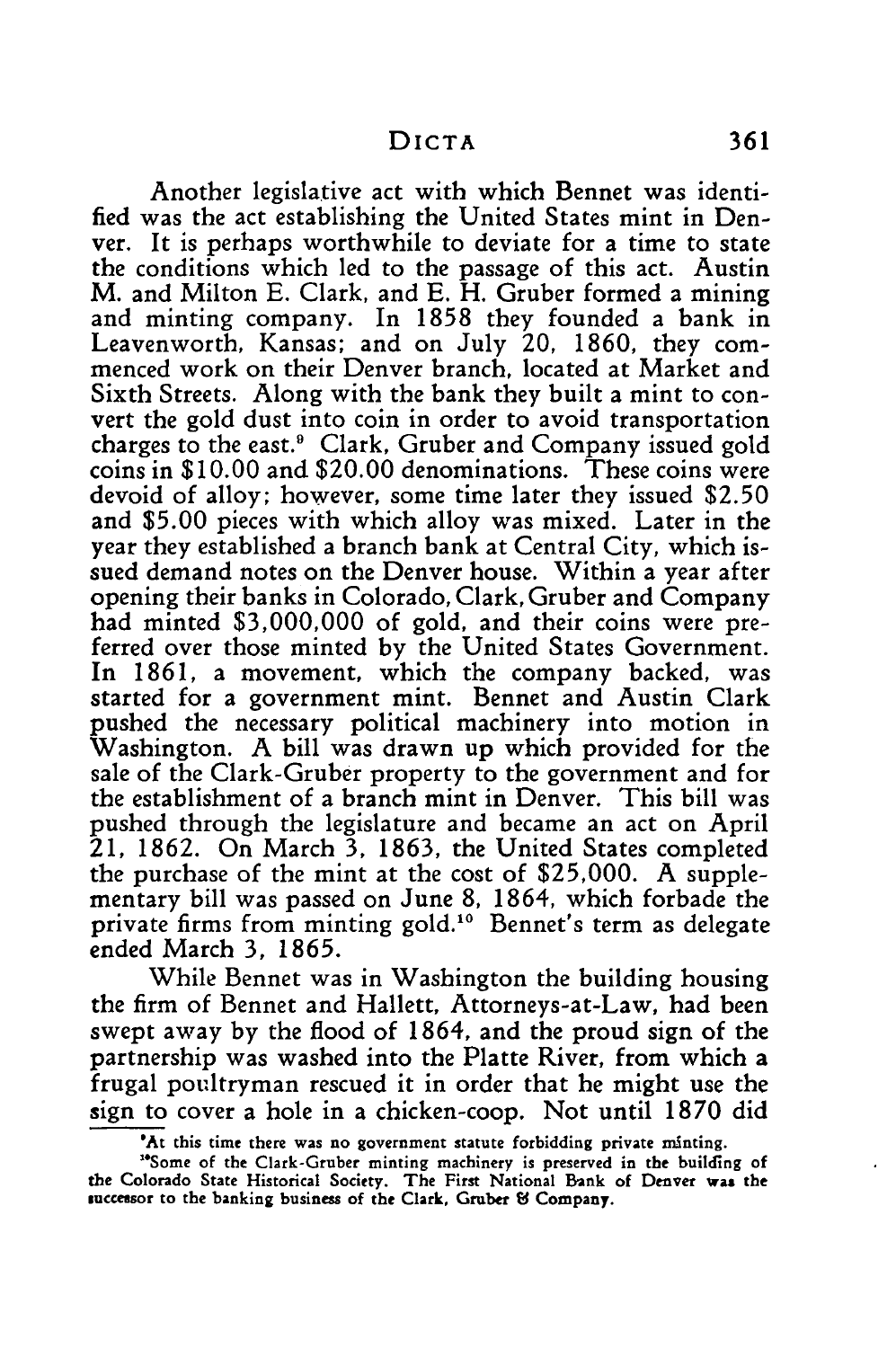the partners discover the use to which their "shingle" was being put, and by that time the sign was so battered and worn that it was utterly useless to them, hence it remained as a part and parcel of the chicken-coop.

Shortly after Bennet's return to Denver, he was made postmaster to succeed W. P. McClure.<sup>11</sup> This position he held until 1874 when he resigned his postmastership to put an end to the rumors which had been circulating concerning his management of the mails. W. W. Lander, an "able, shrewd, and wholly unscrupulous politician who was wellknown at Washington," charged Bennet with the mismanagement and culpable misdirection of the mails. His attacks were directed through the Mirror, a newspaper edited by Stanley C. Fowler. The Mirror, printing the attacks on what at first seemed uncontradictory evidence, later repudiated the charges which were taken up by the Tribune under the editorship of Champion Vaughn. The Tribune later, however, acknowledged its mistake and printed a confession of some of the men involved in the scheme to remove Bennet from the position.12 Although the charges were proved false, Bennet tendered his resignation as postmaster; and David A. Cheever was selected to succeed him.<sup>13</sup>

In 1876 Bennet was elected to the state's first Assembly as from the Denver District.<sup>14</sup> He served his state in this position as ably as he had served her as a delegate.

Soon after his term in the State Senate had ended, Bennet busied himself in the formation of the Defiance Land & Town Company. The purpose of this company was to promote the present Glenwood Springs District as a summer health resort. Associated with Bennet in this enterprise were John Blake, Isaac Cooper, William Gilder and Frank Erizensperger. The company decided in 1882 to name their townsite, Defiance; but in 1883, the name was changed to Glenwood Springs.

'His appointment was the climax to the McClure Scandal of 1868-69. The postmastership in the early days was frequeritly **a** cause for political intrigue and scandal.

<sup>13</sup>Lander attempted to involve Moffat in charges concerning public lands. Both the Bennet and the Moffat charges were proved false, and Lander disappeared from Denver. Hall's History, Volume II, page 156.

<sup>18</sup>Although Cheever appointed Lander as his assistant postmaster, Cheever was not connected with Lander's political schemes. Later when Cheever discovered about these intrigues, he dismissed Lander.

**"0.** Baskin's History of Denver **(1880).**